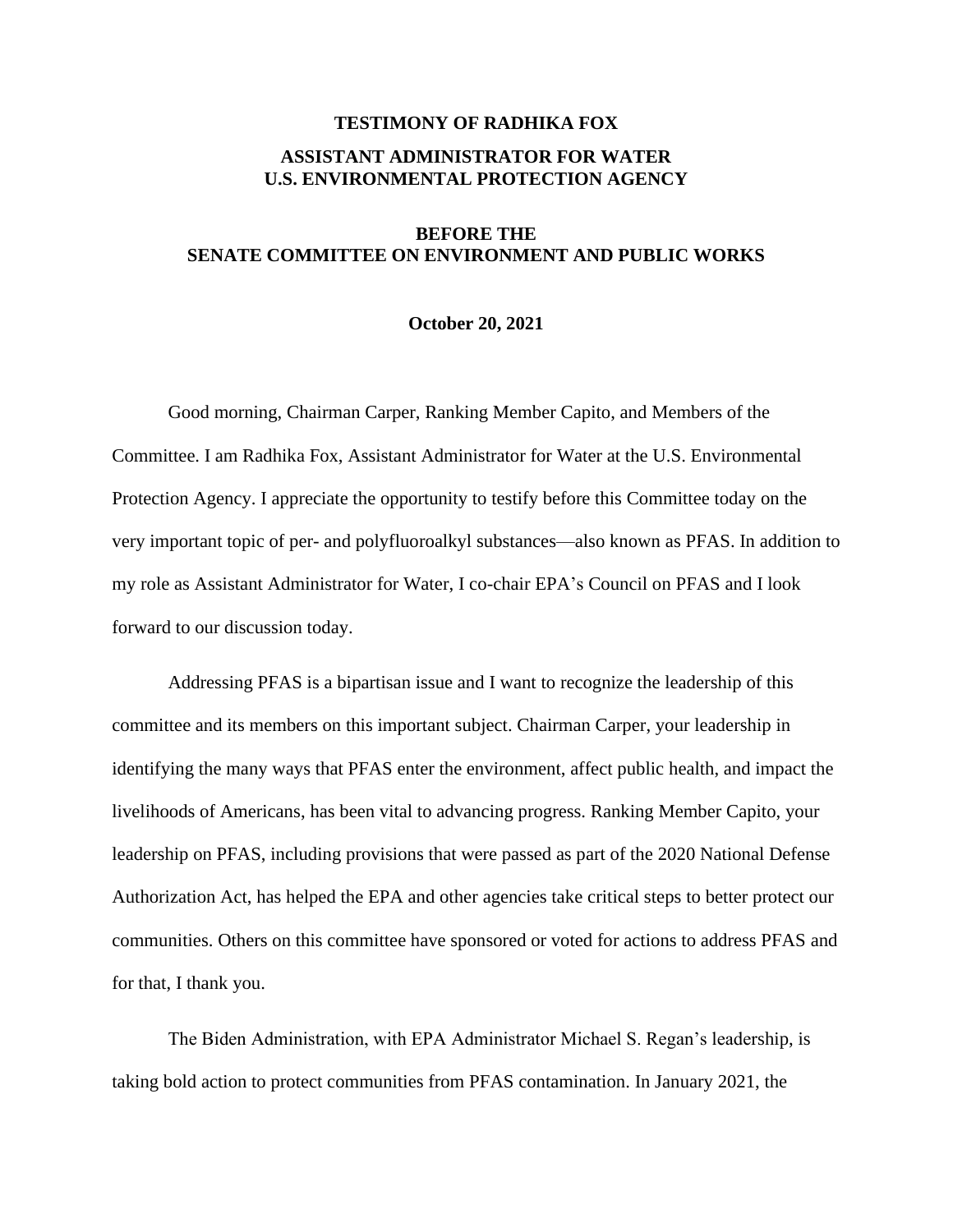Administration hit the ground running and has made significant progress in just nine months. In addition to several important actions taken since January, on Monday, October 18, 2021, the Agency released its PFAS Roadmap, which lays out the EPA's whole-of-agency approach to use every available tool to safeguard communities from PFAS contamination. The cumulative impact of actions the EPA has already taken, and the actions we intend to take in the coming years, will help ensure that the Agency makes rapid progress to protect public health and the environment.

The last time I testified in front of this committee, at my confirmation hearing, I talked about the Flint water crisis. I shared my belief that no community should suffer from environmental contamination. I also committed to ensuring that all people—regardless of their income, zip code, or color of their skin—have environmental protections to keep them safe, and help their communities thrive. Today, we will discuss the complex and very serious challenges that PFAS pose to public health and the environment.

PFAS have been manufactured and used in a variety of industries in the United States and around the globe since the 1940s. Because we have used them for so long, because of the diversity of their uses, and because of their durability in the environment, PFAS can now be found in surface water, groundwater, soil, and air—from remote rural areas to densely populated urban centers. They can be found in the tissue of fish caught in our rivers and lakes and streams. Despite evidence suggesting that some PFAS are toxic, they are still used in a wide range of consumer products and industrial applications.

Human exposure to PFAS can occur in a number of ways, such as through consuming PFAS in drinking water or food Exposure also occurs through contact in the handling or use of PFAS in manufacturing, chemical processing, firefighting, and other applications. Some levels of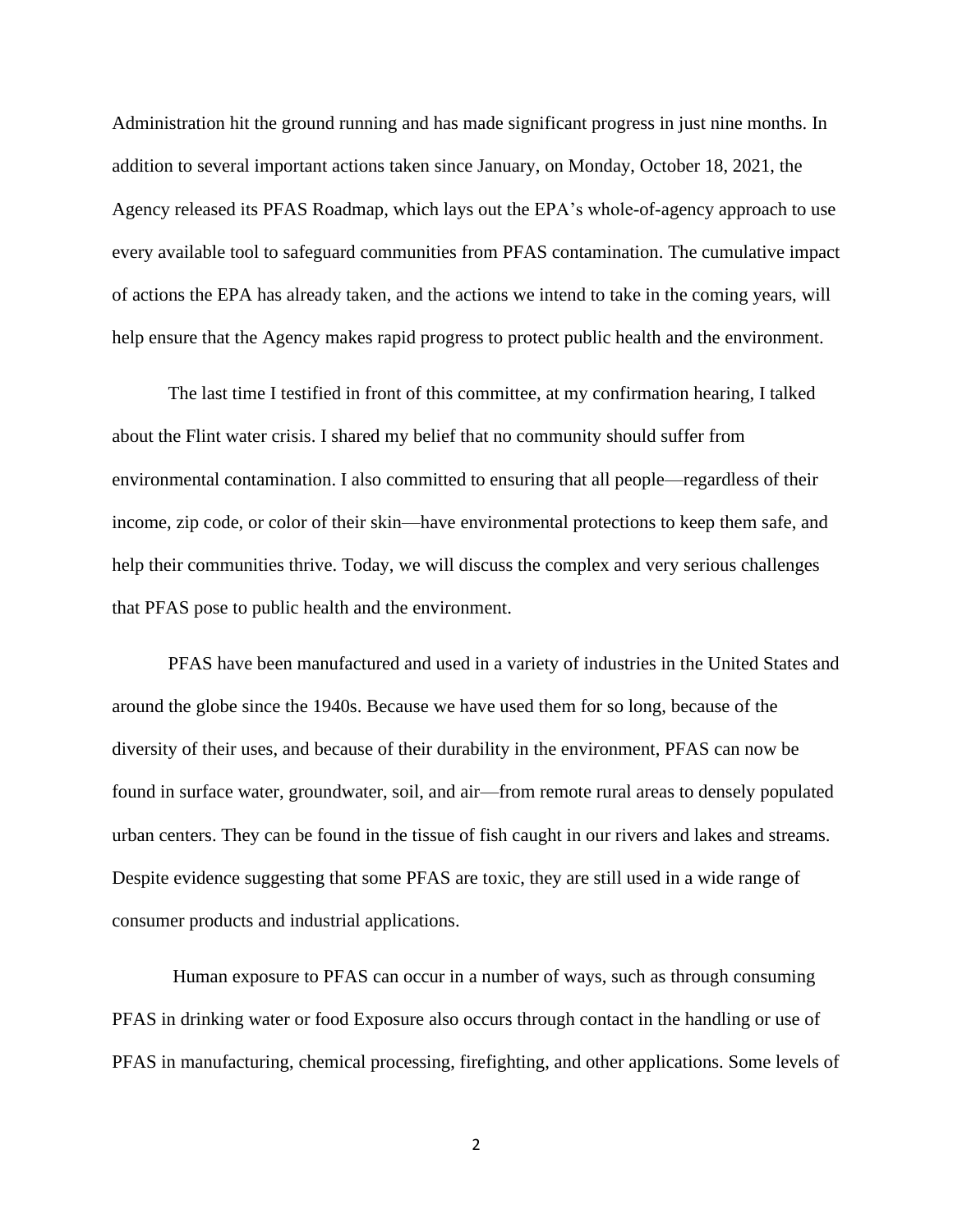exposure may also occur by using products that contain PFAS. And exposure can even be passed on from mother to child during pregnancy and breastfeeding.

A growing body of scientific evidence shows that exposure at certain levels to specific PFAS can adversely impact human and ecological health. Studies indicate that two common PFAS—perfluorooctanoic acid (PFOA) and perfluorooctane sulfonate (PFOS)—can cause reproductive and developmental, liver and kidney, and immunological effects in laboratory animals. Both chemicals have caused tumors in animal studies. The most consistent findings from human epidemiology studies are increased cholesterol levels among exposed populations, with more limited findings related to infant birth weights, effects on the immune system, cancer (for PFOA), and thyroid hormone disruption (for PFOS).

Every level of government—federal, state, and local—needs to exercise increased and sustained leadership to accelerate progress to clean up PFAS contamination, prevent new contamination, and make game-changing breakthroughs in the scientific understanding of PFAS.

Even before his inauguration, President Biden recognized the importance of addressing PFAS and laid out four commitments to the American people:

- 1. Accelerating research and toxicity studies;
- 2. Designating PFAS as a hazardous substance;
- 3. Setting enforceable limits on PFAS in the Safe Drinking Water Act; and
- 4. Identifying opportunities to reduce PFAS use through procurement.

The President also illustrated his commitment to tackling PFAS contamination by appointing Michael S. Regan as the EPA Administrator. Administrator Regan has seen this problem up close. In North Carolina, he tackled PFAS in the Cape Fear River. He followed the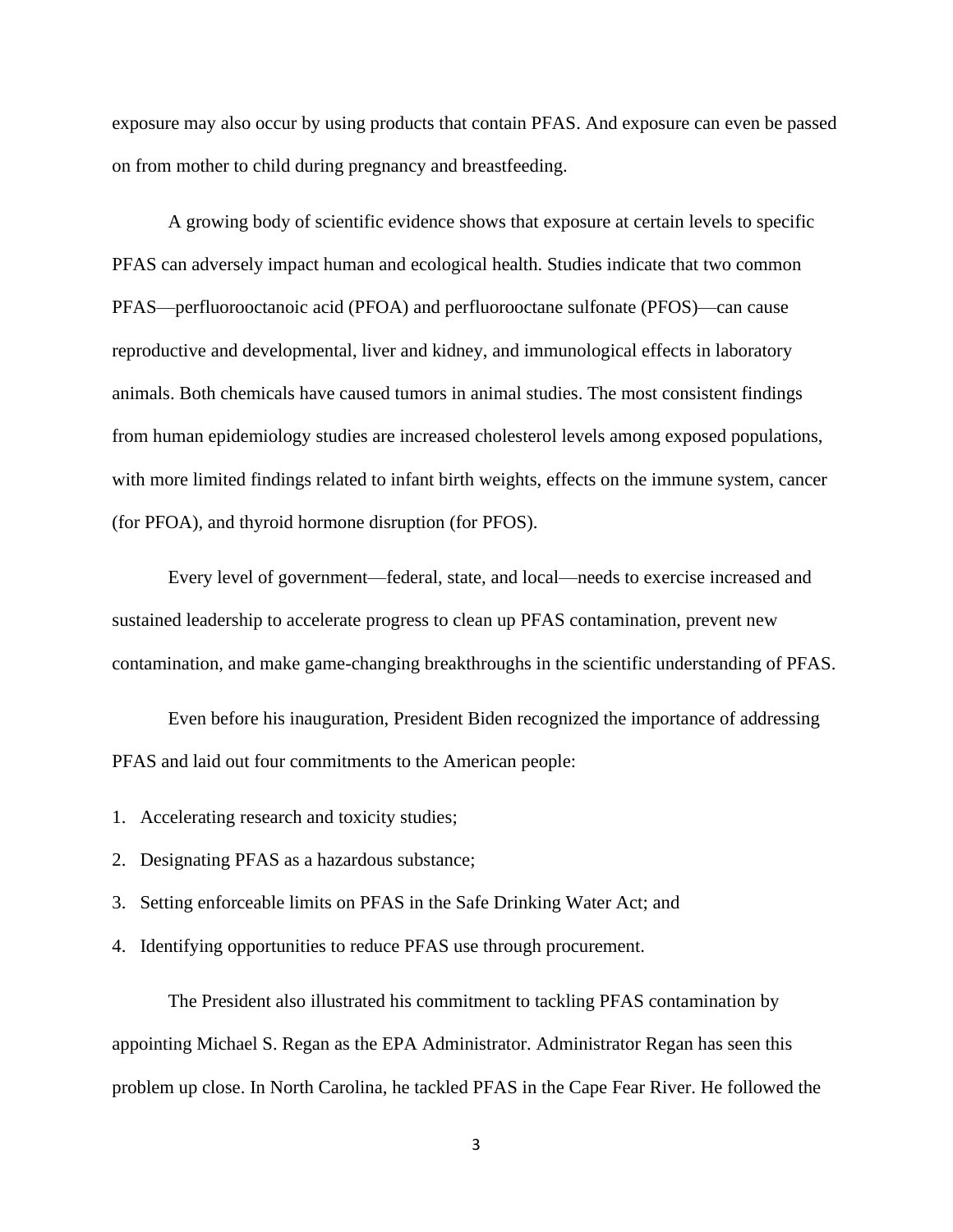science. He followed the law. And he made significant progress. But he also learned first-hand that there is a desperate need for federal leadership on this issue, and that is what he is bringing to the EPA.

One of Administrator Regan's earliest actions was to establish the EPA Council on PFAS. The Council is comprised of senior Agency leaders who are charged with developing a whole-of-agency plan to accelerate progress on PFAS. Administrator Regan also charged the Council with prioritizing partnerships and collaboration within the EPA and with the EPA's partners, and with continuing to engage with the public about the risk associated with these chemicals. As I mentioned earlier, I co-chair this Council along with EPA Region 1 Acting Administrator Deb Szaro.

Under the Biden-Harris Administration, the EPA has worked tirelessly from day one to restore scientific integrity and accelerate the research and policies needed to systematically shift and accelerate the Agency's approach to protecting the public from PFAS. Since January 20, 2021, the Agency has taken bold actions, including:

- The EPA is moving forward to propose national primary drinking water regulations for PFOA and PFOS under the Safe Drinking Water Act. Later this year, we expect to consult with the EPA's Science Advisory Board on the science behind the impacts of PFOA and PFOS in drinking water. The Agency is also continuing the process to collect information and data on additional PFAS chemicals, as outlined in the Safe Drinking Water Act;
- Last month, following a multi-industry study, the EPA announced an aggressive multipronged approach to restrict PFAS discharges through our Effluent Limitation Guidelines (ELG) program;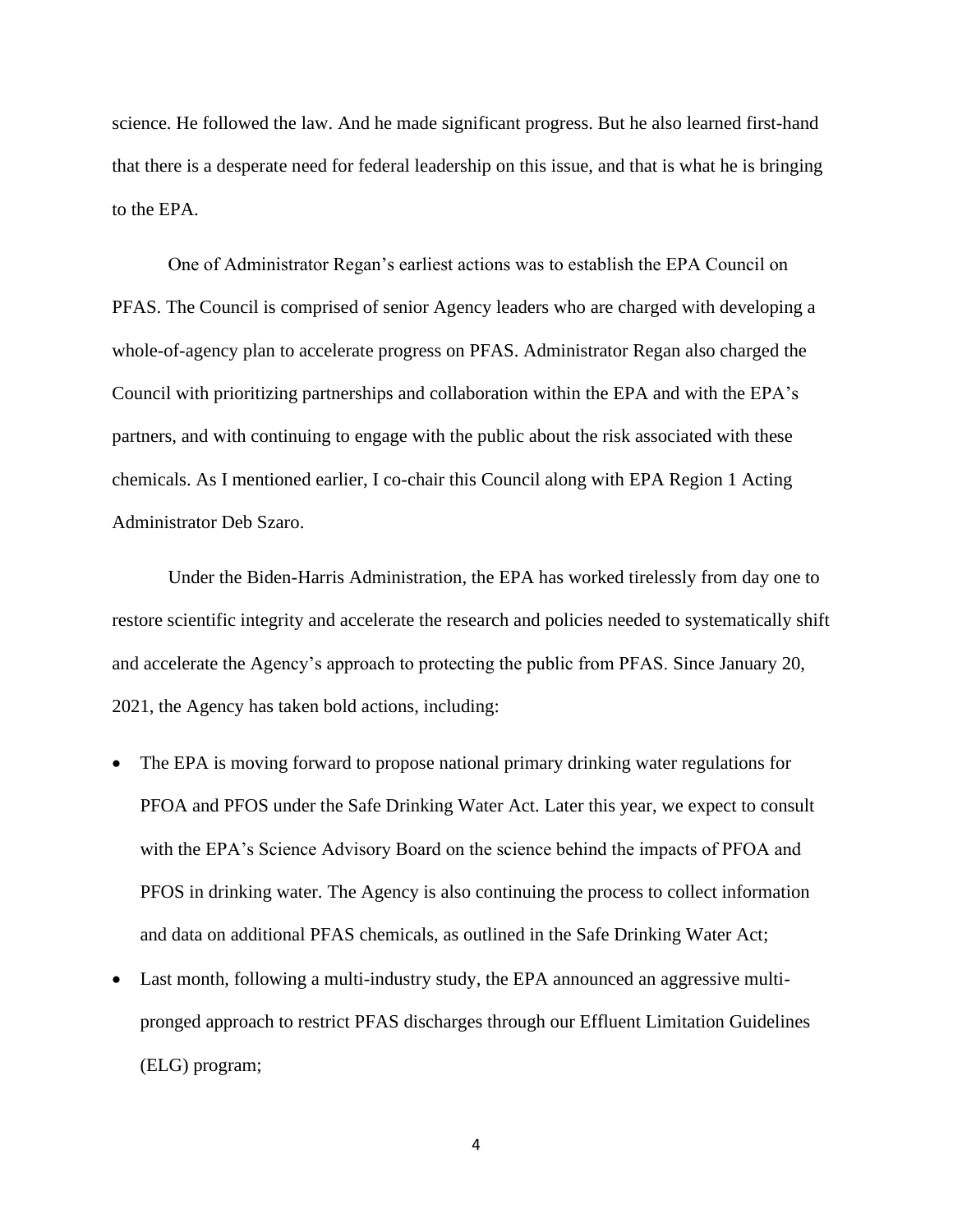- In early September, the EPA published a single-laboratory validated analytical method for detecting 40 PFAS compounds in wastewater, surface water, groundwater, and soils. This method can be used in various applications, including National Pollutant Discharge Elimination System (NPDES) compliance monitoring;
- The Agency proposed a rule to require all manufacturers (including importers) of PFAS in any year since 2011 to report information related to chemical identity, categories of use, volumes manufactured and processed, byproducts, environmental and health effects, worker exposure, and disposal. Once finalized, this rule would provide the EPA with the most comprehensive dataset on PFAS manufactured in the United States. EPA plans to publish a final rule by January 2023, consistent with the Fiscal Year 2020 National Defense Authorization Act;
- Because the EPA needs to evaluate a large number of PFAS for potential human and ecological effects while most PFAS have limited or no toxicity data, the EPA is developing a national PFAS testing strategy to deepen understanding of the impacts of PFAS, including potential hazards to human health and the environment. This will help the EPA identify and select PFAS for which the Agency will require testing using the Toxic Substances Control Act (TSCA) authorities;
- Under TSCA, the EPA is working to protect communities by limiting new PFAS from entering the market by ensuring that new PFAS are subject to rigorous reviews and appropriate safeguards. The EPA has previously allowed some new PFAS to enter the market through expedited low-volume exemptions (LVEs). In April 2021, the EPA announced that it would generally expect to deny pending and future LVE submissions for PFAS based on the complexity of PFAS chemistry, potential health effects, and their longevity and persistence in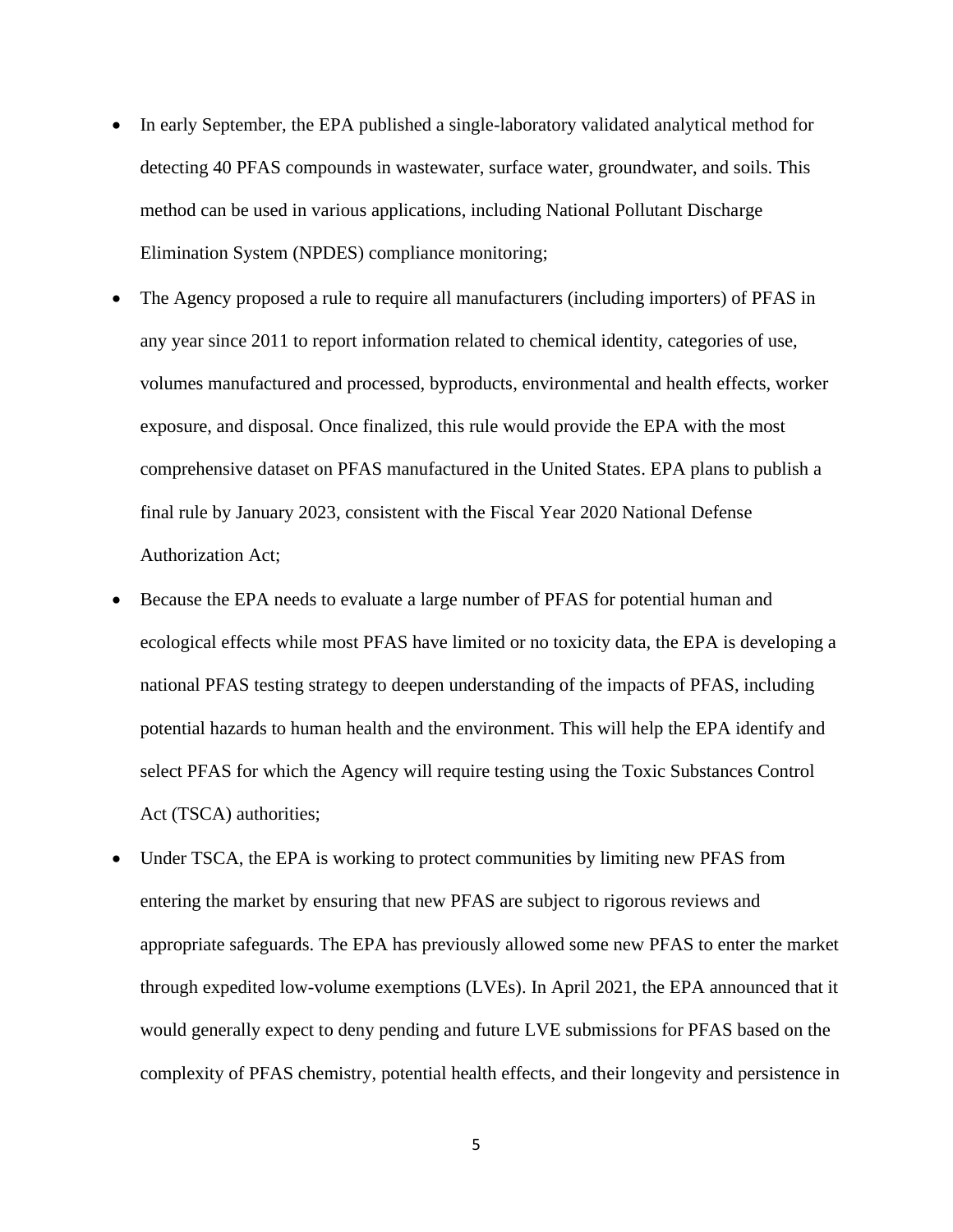the environment. Moving forward, the EPA will apply a rigorous premanufacture notice review process for new PFAS to ensure these substances are safe before they enter commerce;

- In July 2021, the EPA released preliminary data collected for 170 newly added PFAS under the Toxics Release Inventory (TRI), which helps the EPA compile data and information on releases of certain chemicals and supports informed decision making by companies, government agencies, nongovernmental organizations, and the public; and
- Earlier this year, the EPA pulled down and called for a review under the Agency's Scientific Integrity Policy of the toxicity assessment for the PFAS compound PFBS (Perfluorobutanesulfonic acid). Earlier this year, the Agency issued an updated toxicity assessment for PFBS that reflects the best available science; involved extensive federal, state, and public engagement; and is critical to the EPA's efforts to help communities impacted by PFAS.

While the actions the EPA has taken since January 20, 2021, have spurred essential progress, we know that there is more to be done. The risks posed by PFAS demand that the Agency attack the problem on multiple fronts at the same time and leverage the full range of statutory authorities to confront the human health and ecological risks of PFAS. On Monday, the EPA released its PFAS Strategic Roadmap for enacting bold actions to address PFAS under President Biden's first term.

To deliver needed protections for the American people, the roadmap sets timelines by which the Agency will take specific actions during the first term of the Biden Administration. The strategic roadmap builds on and accelerates implementation of policy actions identified in the Agency's 2019 action plan and commits to bolder new policies to safeguard public health,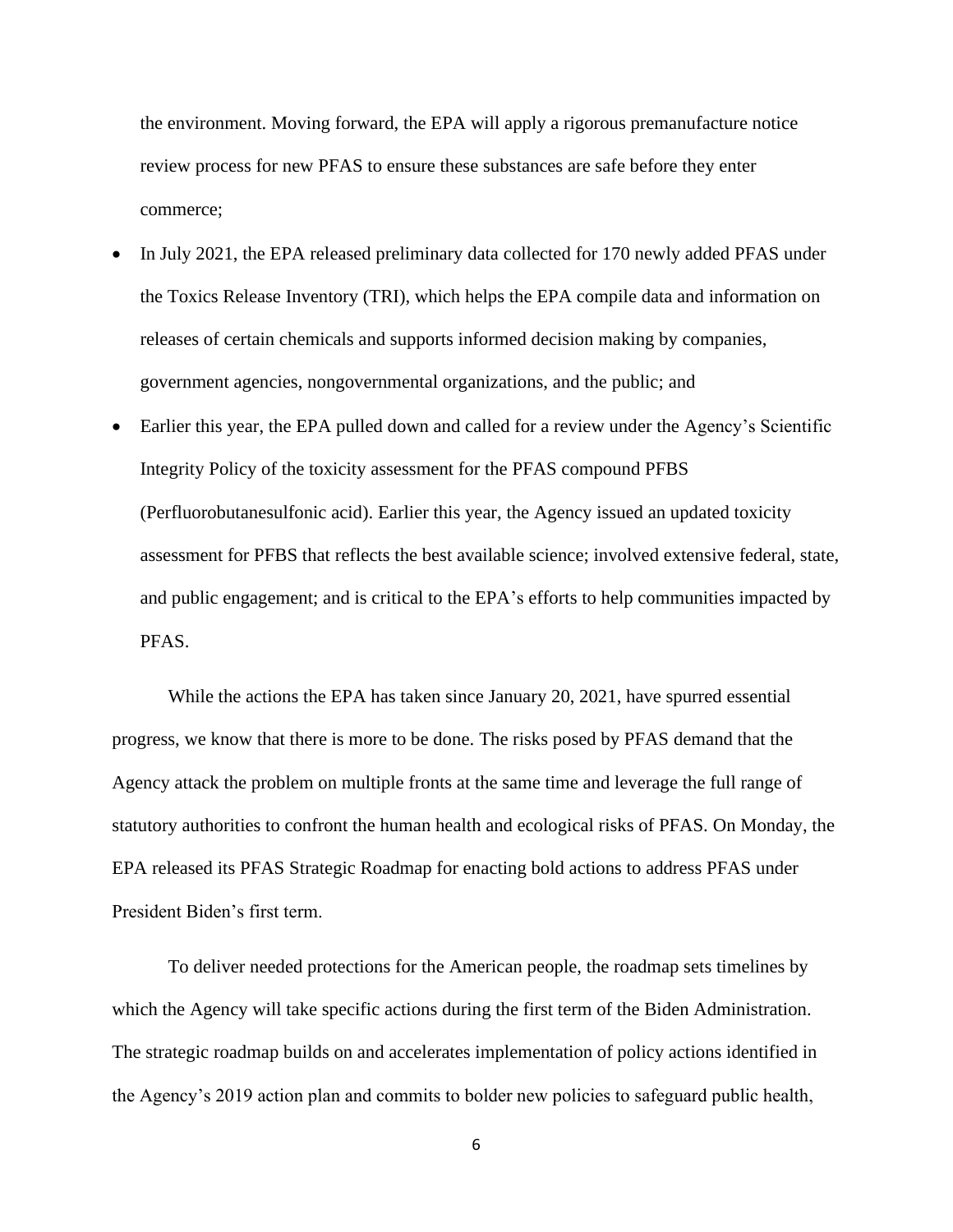protect the environment, and hold polluters accountable. The EPA Council on PFAS developed the roadmap, which lays out EPA's whole-of-agency approach, and is guided by the following goals:

- **Research.** Invest in research, development, and innovation to increase the understanding of PFAS exposures and toxicities, human health and ecological effects, and effective interventions that incorporate the best available science;
- **Restrict.** Pursue a comprehensive approach to proactively prevent PFAS from entering air, land, and water at levels that can adversely impact human health and the environment; and
- **Remediate.** Broaden and accelerate the cleanup of PFAS contamination to protect human health and ecological systems.

These touchstones will guide all of the EPA's work as the Agency advances progress to apply a lifecycle approach to PFAS and works to prevent PFAS from entering the environment in the first place. The Agency will also seek to hold polluters and other responsible parties accountable for their actions and for PFAS remediation. The EPA will also invest in a surge of scientific research to fill gaps in understanding of PFAS, to identify which additional PFAS may pose human health and ecological risks at which exposure levels, and to develop methods to test, measure, remove, and destroy them. The Agency will also ensure that disadvantaged communities have equitable access to solutions. The actions described in this document each represent important and meaningful steps to safeguard communities from PFAS contamination, including:

• The EPA's Office of Chemical Safety and Pollution Prevention will enhance the quality and quantity of PFAS information collected through TRI. The Agency intends to propose a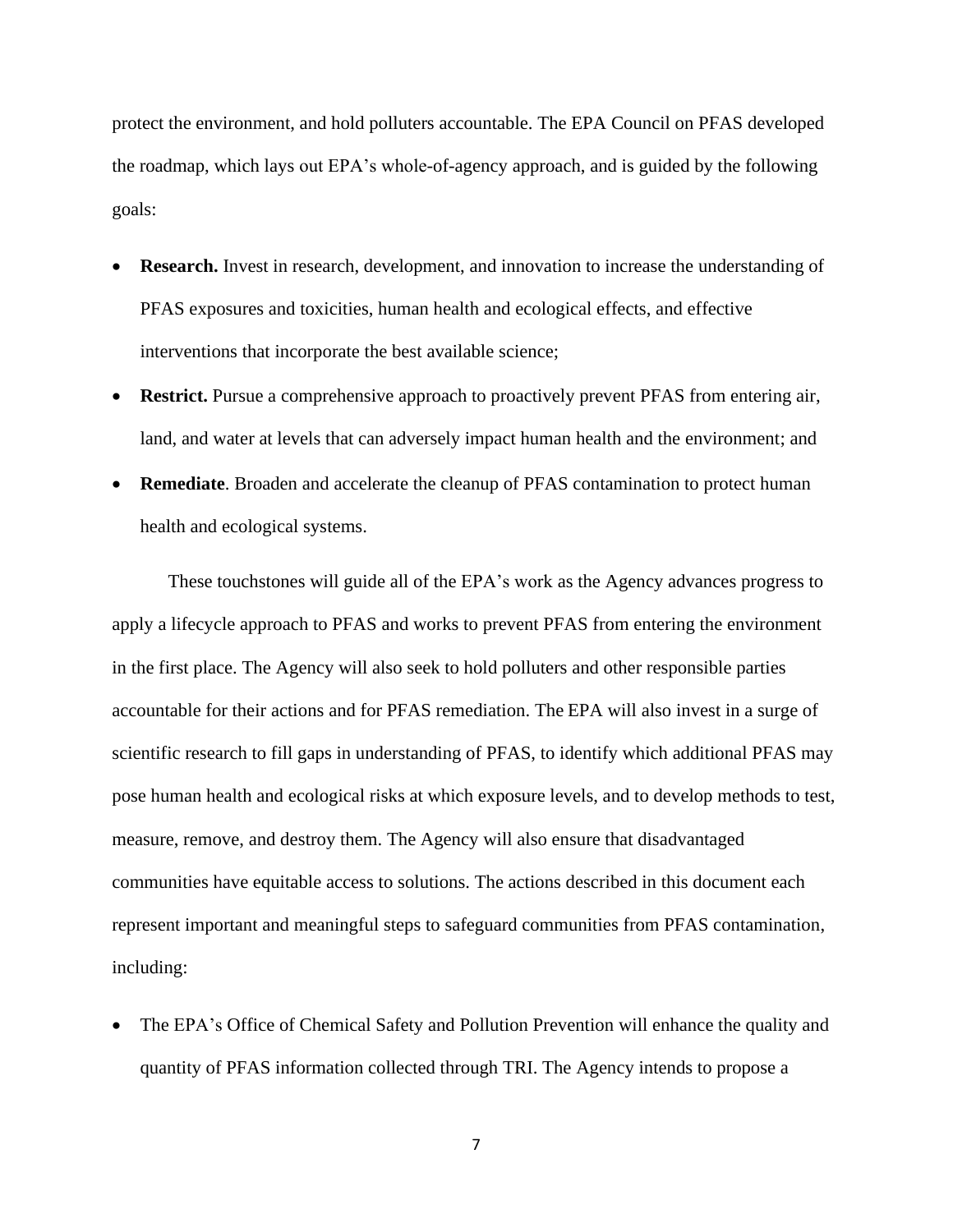rulemaking in spring 2022 to categorize the PFAS on the TRI list as "Chemicals of Special Concern" and to remove the de minimis eligibility from supplier notification requirements for all "Chemicals of Special Concern." The EPA will also continue to update the list of PFAS subject to TRI and expects to announce an additional rulemaking to add more PFAS to TRI in 2022, as required by the NDAA. And, critically, the EPA announced this week a national testing strategy that breaks the large number of PFAS into smaller categories, a major part of our effort to accelerate research and regulatory actions;

• The EPA's Office of Water will protect drinking water through a range of actions. The Office of Water published the proposed fifth unregulated contaminant monitoring rule in March 2021, and as proposed it would provide new data critically needed to improve our understanding of the frequency that 29 PFAS are found in the nation's drinking water. We are also quickly moving to establish a national primary drinking water regulation for PFOA and PFOS, and also evaluating additional PFAS and regulatory actions to address groups of PFAS. The EPA plans to publish the toxicity assessments for two PFAS, hexafluoropropylene oxide dimer acid and its ammonium salt, known as "GenX chemicals," in fall 2021. The EPA is also currently developing toxicity assessments for five other PFAS—PFBA, PFHxA, PFHxS, PFNA, and PFDA. Going forward, the EPA will develop health advisories as the Agency completes toxicity assessments for additional PFAS. The EPA will also act boldly to restrict PFAS discharges from industrial sources through a multifaceted ELG program under the Clean Water Act. The Agency anticipates proposing ELGs for two significant dischargers—PFAS manufacturing facilities and chromium electro plating facilities – while we continue to examine whether other ELGs may be appropriate. The EPA will propose revisions to the Organic Chemicals, Plastics and Synthetic Fibers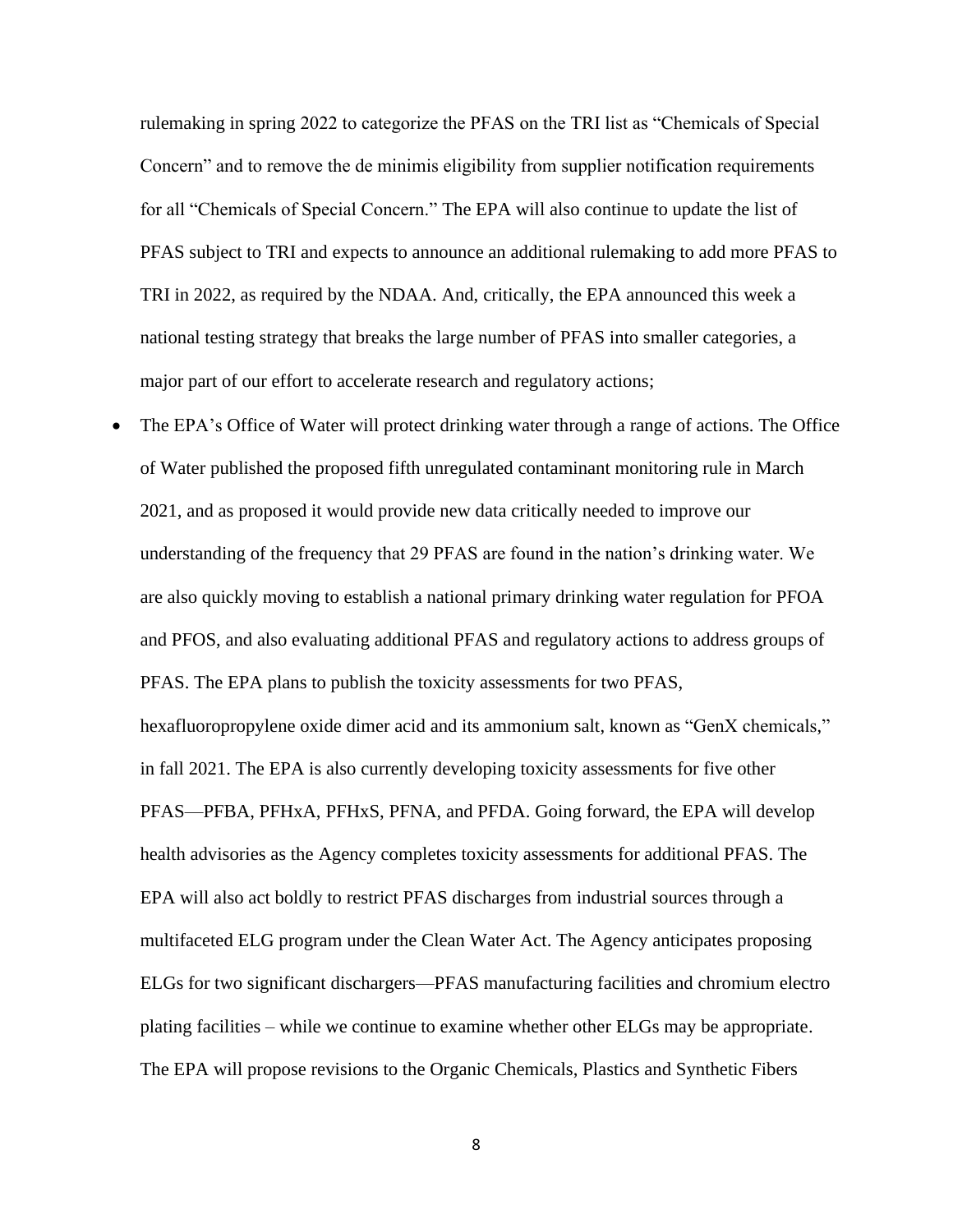ELGs to address PFAS discharges from facilities manufacturing PFAS (expected Summer 2023) and revisions to the Metal Finishing ELGs to address PFAS discharges from chromium electroplating facilities (expected Summer 2024). The Agency will also initiate mandatory data collection for three PFAS industrial dischargers—formulator facilities, textile manufactures, and residential landfills;

- The EPA's Office of Land and Emergency Management will develop a Notice of Proposed Rulemaking to designate PFOA and PFOS as Comprehensive Environmental Response, Compensation, and Liability Act (CERCLA) hazardous substances. Such designations would require facilities across the country to report on PFOA and PFOS releases that meet or exceed the reportable quantity assigned to these substances. The hazardous substance designations would also enhance the ability of federal, state, Tribal, and local authorities to obtain information regarding the location and extent of releases. The EPA or other agencies could also seek cost recovery or contributions for costs incurred for the cleanup;
- The EPA's Office of Air and Radiation will build the technical foundation to address PFAS air emissions. The Clean Air Act requires the EPA to regulate emissions of hazardous air pollutants (HAPs), which are pollutants that are known or suspected to cause cancer or other serious health effects. At present, the EPA actively works with Tribal, state, and local governments to reduce air emissions of 187 HAPS to the environment. While PFAS are not currently listed as HAPs under the Clean Air Act, the EPA is building the technical foundation of PFAS air emissions to inform future decisions;
- The EPA's Office of Research and Development will develop and validate methods to detect and measure PFAS in the environment; advance the science to assess human health and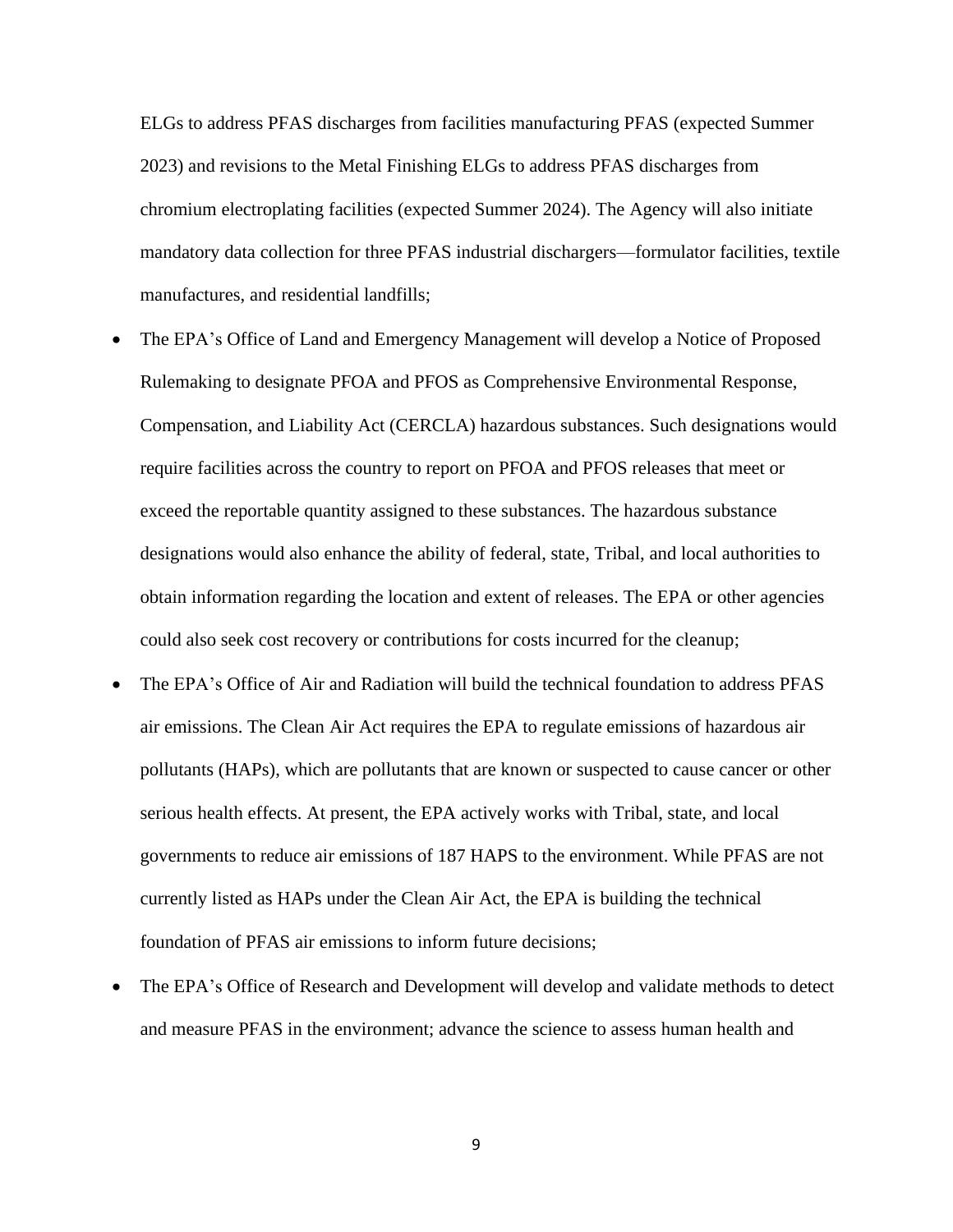environmental risks from PFAS; and evaluate and develop technologies for reducing PFAS in the environment;

- As an agency, the EPA is prepared to use its enforcement tools, as appropriate, to better identify and address PFAS releases at facilities. The EPA is using multiple environmental authorities— the Resource Conservation and Recovery Act (RCRA), TSCA, the Clean Water Act, the Safe Drinking Water Act, the Clean Air Act, and CERCLA—to identify past and ongoing releases of PFAS into the environment at facilities where PFAS has been used, manufactured, discharged, disposed of, released, or spilled. The EPA is conducting inspections, issuing information requests, and collecting data to understand the level of contamination and current risks posed by PFAS to surrounding communities and will address threats to human health with all its available tools; and
- The EPA will also follow the recommendation of the National Environmental Justice Advisory Committee (NEJAC) to meet with affected communities in each EPA region to develop a holistic understanding of the many and distinct health impacts, concerns, and ways that PFAS contamination impacts their lives and livelihoods. The EPA will use the input and knowledge from these engagements to develop and share information to reduce potential health risks in the near term and help communities begin the path to remediation and recovery.

Cumulatively, these actions will build upon one another and lead to more enduring and protective solutions. They will also bolster our knowledgebase. As the Agency does more, it will learn more. And as the EPA learns more, it will do more. The EPA looks forward to working closely with this committee, and all of Congress, to forge progress together.